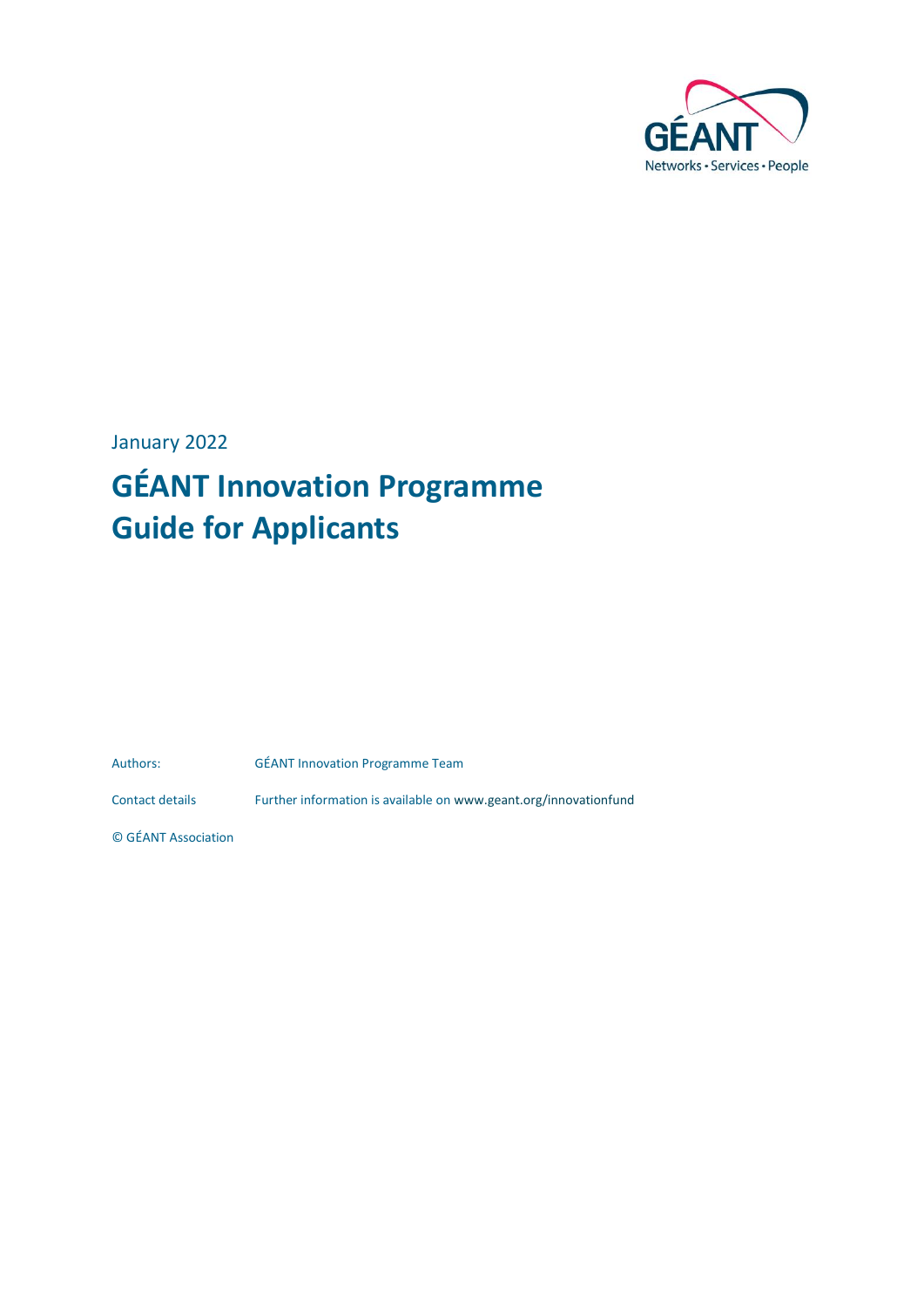

# **Table of Contents**

| Summary                              | $\overline{2}$ |
|--------------------------------------|----------------|
| Introduction                         | $\overline{2}$ |
| Scope and Contents of Proposals      | $\overline{2}$ |
| Eligibility                          | 3              |
| <b>Funding of Participation</b>      | 3              |
| How to Prepare and Submit a Proposal | 3              |
| Research Agreement                   | 4              |
| Proposal Language                    | 4              |
| <b>Submission of Proposals</b>       | $\overline{4}$ |
| Proposal Evaluation and Selection    | 4              |
| Timetable                            | 5              |
| <b>Final Report</b>                  | 5              |
| Checklist                            | 5              |
| <b>Support to Applicants</b>         | 6              |
| FAQs                                 | 6              |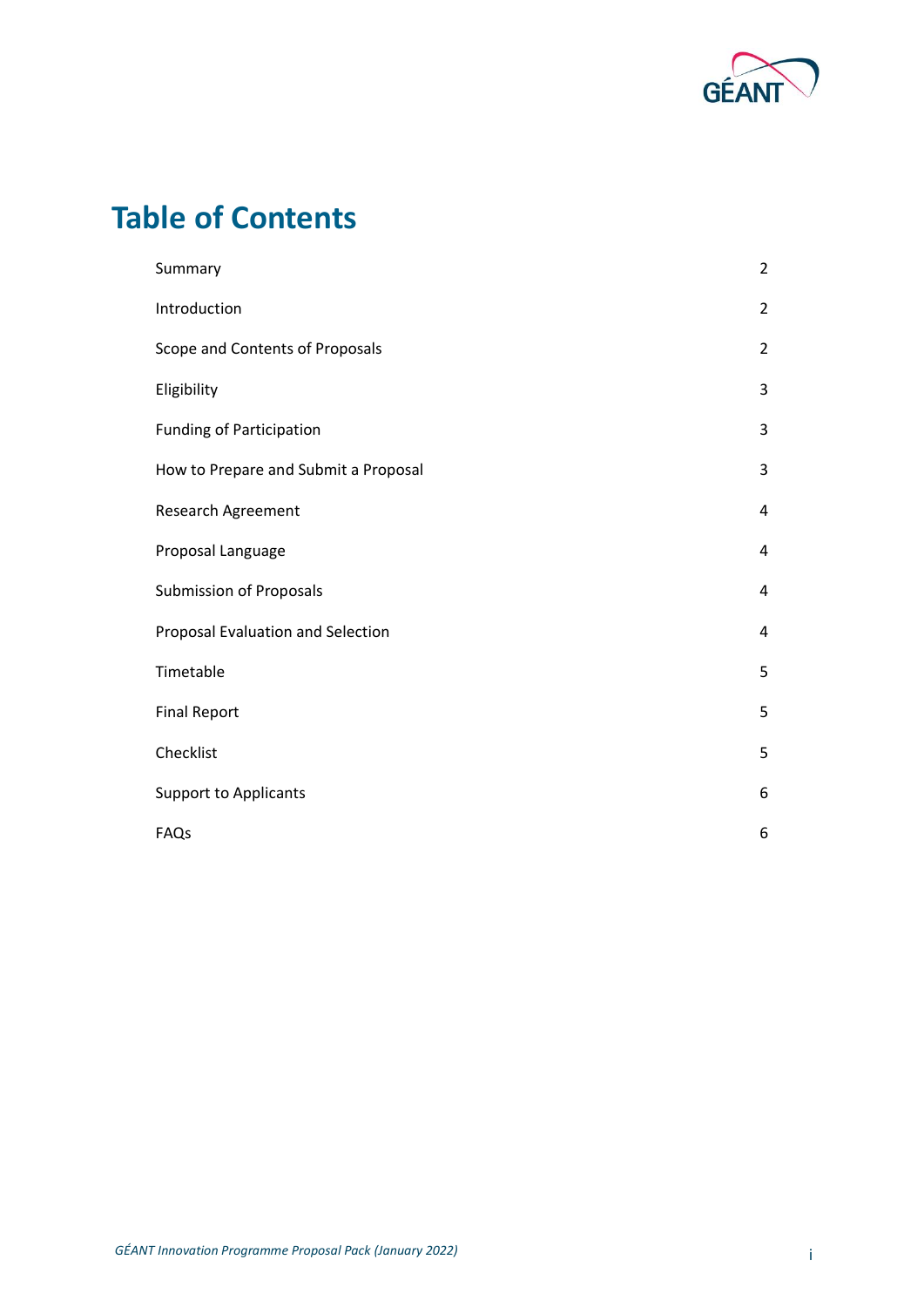

### <span id="page-2-0"></span>**Summary**

The GÉANT Innovation Programme invites proposals from eligible organisations and research teams for research projects. The programme offers researchers flexibility to focus on any subject area or topic providing that it falls within GÉANT's Community remit. Proposals can, for example, draw from networking, cloud, security, trust & identity and education, but the primary focus and impact must benefit the GÉANT European Research and Education community.

We particularly encourage ambitious and novel research proposals addressing new concepts and techniques and those with the potential for significant scientific or societal and economic impact. Our funding decisions are based on a number of criteria, including: quality, innovation, potential impact and value for money. The call for proposals is for project funding of up to EUR30k, for a duration of 5 - 6 months (with possible extensions up to 9 months).

Proposals must be submitted according to the timetable of a given call.

### <span id="page-2-1"></span>**Introduction**

The needs of research and education users are continuously evolving, and for NRENs and the GÉANT Community it is important to identify innovative ideas to support technological evolution, new use cases, and help to accelerate and to expand these ideas into new services or tools.

GÉANT Association has reserved EUR300k to support an Innovation Fund for specific projects to be carried out by members of the GÉANT Community i.e. GÉANT member NRENs, universities, research institutions/institutes or other such legal entities to which a GÉANT Association member NREN provides services. Projects benefiting from this funding are selected by means of a competitive call for projects and funding by the Innovation Programme.

This document contains the basic information needed to prepare a proposal to the Innovation Programme. It also describes how the proposal should be submitted, and the criteria on which it will be evaluated.

A successful applicant will sign an agreement with the GÉANT Association, which will outline the work to be done, the likely outcomes and results, as well as the conditions under which their projects will be carried out.

# <span id="page-2-2"></span>**Scope and Contents of Proposals**

The scope of the GÉANT Innovation Programme is to support innovative ideas coming from the GÉANT Community. This enables innovators to develop their ideas and perform proof of concept in a real environment. Examples of previous innovation developed within the GÉANT Community include widely adopted services, such as eduroam, eduVPN and eduMEET.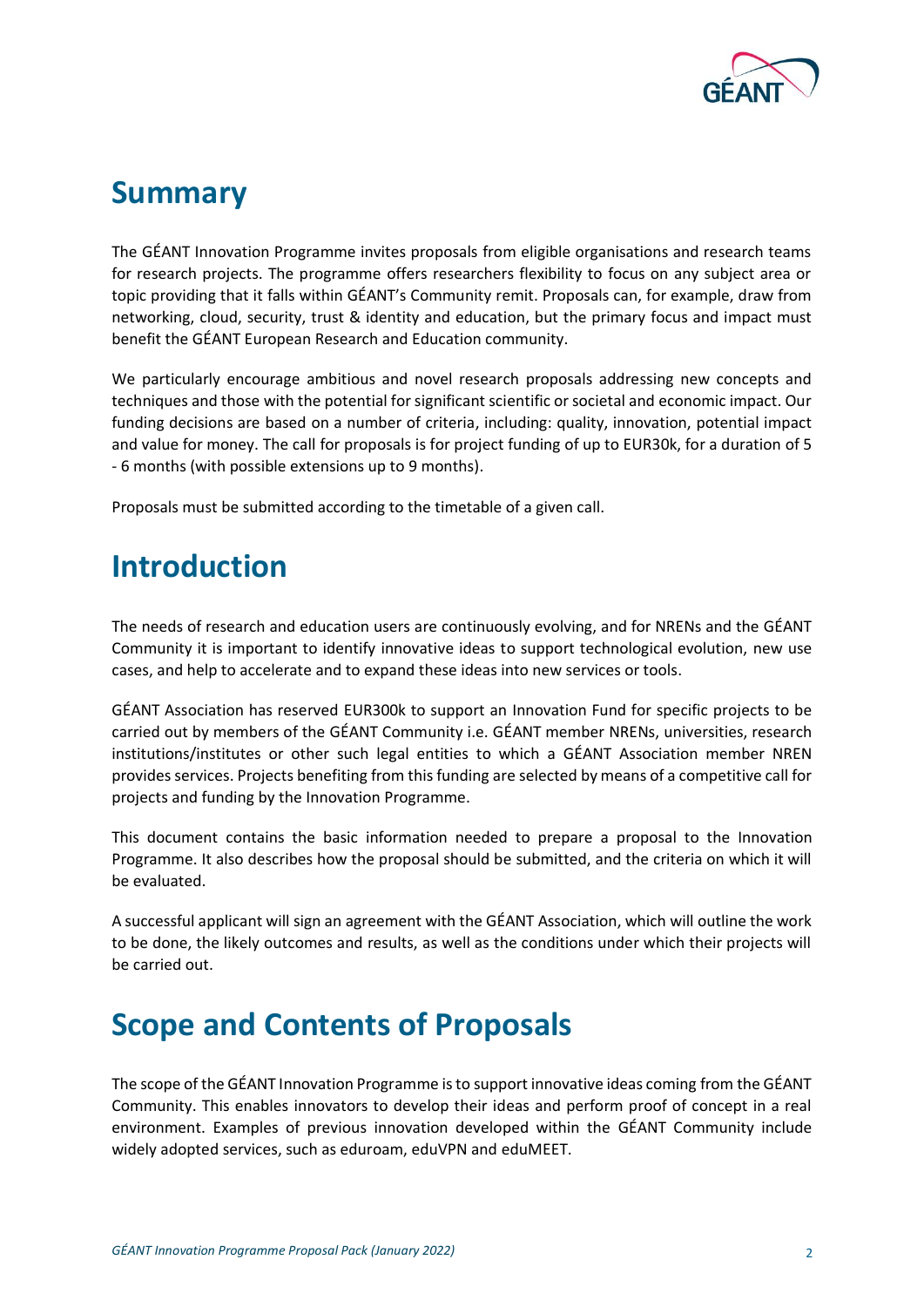

It is expected that programme participants will propose concrete and specific plans that enable them to achieve specific results during the given timeframe. Selected projects may be invited to refine and implement the plan during the proposal evaluation process. Intellectual Property Rights (IPR) will be managed according to the corresponding funding agreement which the beneficiaries shall adhere to.

For further details on how to submit proposals, visit the GÉANT website [https://community.geant.org/community-programme-portfolio/innovation-programme/.](https://community.geant.org/community-programme-portfolio/innovation-programme/) In particular, potential applicants should consult the Frequently Asked Questions (FAQ). Note that the FAQ page will be regularly updated with responses to questions received.

# <span id="page-3-0"></span>**Eligibility**

Member NRENs from the GÉANT Association or legal entities from one of its 'connected institutions'. i.e. any organisation recognised as a member of the GÉANT community (excluding GÉANT Association industry associates) are eligible to submit proposals. This means that applications from universities, research or education institutes or institutions, where they are connected to an NREN, are welcomed and eligible for funding under this programme.

# <span id="page-3-1"></span>**Funding of Participation**

An indicative maximum budget of up to a maximum of EUR30K will be assigned to selected projects for the purpose of carrying out the work. We expect projects to be up to 5 – 6 months in duration (with possible extensions up to 9 months). Work will need to completed, final report and invoices submitted according to the timetable of a given call. In case of justified delays, derogations may be accepted, however all work needs to be completed, final report and invoices submitted no later than by the 15<sup>th</sup> of December 2022.

Match funding is not required, however, those projects that have already secured match funding may be given priority.

Proposals may be submitted by a single organisation or by a small consortium. Large consortia are not expected to submit proposals. However, only the lead partner organisation will receive funding and will be responsible for assigning a budget to any other partners within their project. GÉANT will not ask for a detailed declaration of expenditure, however, participants should be able to provide this information in the event of an audit, so will need to maintain the project's supporting documentation.

### <span id="page-3-2"></span>**How to Prepare and Submit a Proposal**

Proposals can be submitted via GÉANT's Indico system as described in this document. Documents will be submitted by Indico at<https://events.geant.org/event/350/>

All applications must be prepared using the current Application Form template available at [https://community.geant.org/community-programme-portfolio/innovation-programme/.](https://community.geant.org/community-programme-portfolio/innovation-programme/) The list of headings is designed to highlight those aspects that will be assessed against the evaluation criteria as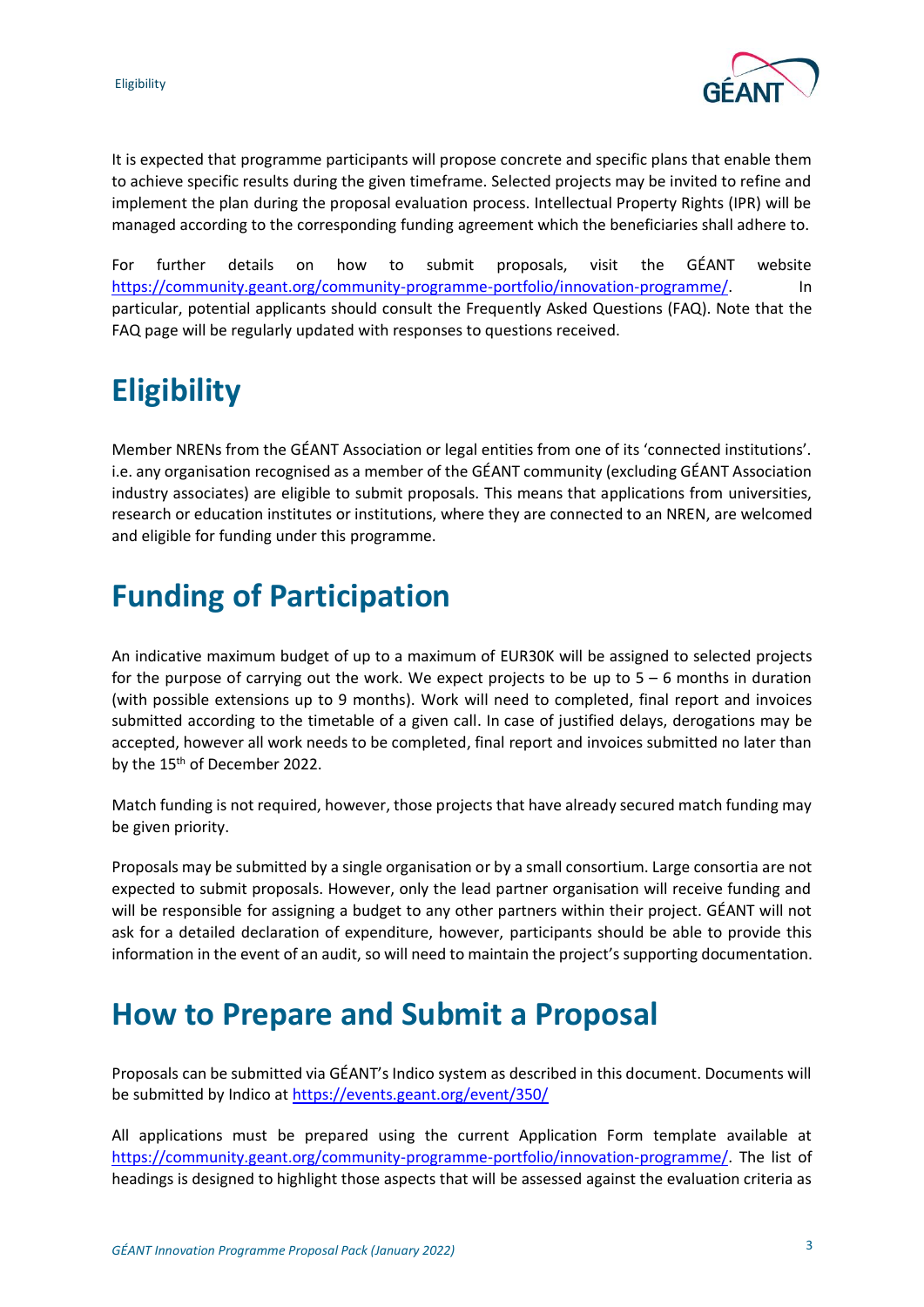

set out in the Application Form template. It covers, among other things, the concept and objectives of the proposed work, the participants and their roles, the implementation details and the impact that is expected to arise from the proposed work.

Applicants must:

- Download and complete the application form.
- When completed, upload via the Indico system to [https://events.geant.org/event/350/.](https://events.geant.org/event/350/) Applicants must upload two documents:
	- 1) Signed and (if necessary) stamped PDF of the proposal a scan
	- 2) Microsoft Word or PDF (not a scan) of the proposal

### <span id="page-4-0"></span>**Research Agreement**

By submitting the proposal, the lead partner agrees to sign the GIP Research Agreement as it is. If in the project it is planned to process person related data, the version with the Data Processing Agreement section has to be chosen. If no person related data will be processed, the one without the Data Processing Agreement section has to be chosen. What is very important, before submitting a proposal, the lead partner has to make sure, that the legal department of his institutions accepts to sign the GIP Research Agreement as it is, as GÉANT will not accept any changes. The templates of both Research Agreements are available at the GÉANT Innovation Programme webpage at [https://community.geant.org/community-programme-portfolio/innovation-programme/.](https://community.geant.org/community-programme-portfolio/innovation-programme/)

# <span id="page-4-1"></span>**Proposal Language**

The proposal must be prepared in English. Proposals submitted in any other language will not be evaluated.

# <span id="page-4-2"></span>**Submission of Proposals**

Proposals created according to the above instructions must be submitted electronically via Indico [\(https://events.geant.org/event/350/\)](https://events.geant.org/event/350/). Proposals sent to the Innovation Programme by any other means are regarded as "not submitted", and will not be evaluated.

### <span id="page-4-3"></span>**Proposal Evaluation and Selection**

The evaluation of proposals will take place according to the timetable of a given call. Eligible proposals will be evaluated, using the form shown in the Application Form template.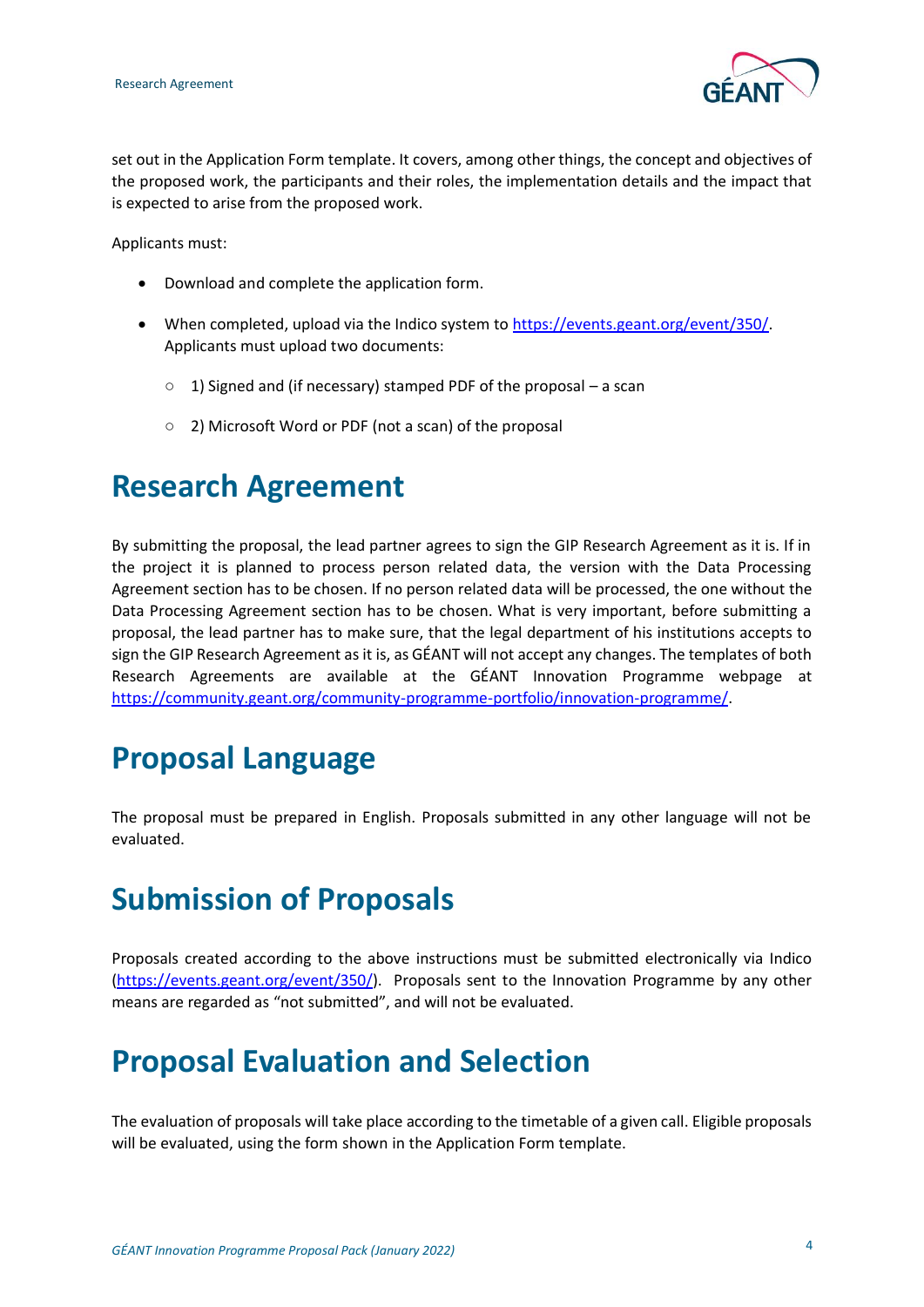

A minimum of three subject matter experts will be assigned to make an initial evaluation of each proposal received.

A final evaluation will then be completed by committee which may include:

- Members of the GÉANT Community Committee (GCC).
- Steering committees of GÉANT Special Interest Groups (SIGs) and Task Forces (TFs).
- Well recognised subject matter experts from the GÉANT Community.
- Ex officio members from the GÉANT Association.

All members will sign a conflict-of-interest form before taking part in the evaluation process and must be independent of any member of the consortium and of any applicant. In case one or more of the ex officio members are not independent, they shall abstain into the evaluation process in order to perform strictly administrative functions.

During the evaluation process, the lead partner in a proposal may be invited for a negotiation meeting with members of the evaluation committee - for example, in cases where further clarifications are required regarding the content, costs or outcomes of the project.

Once a proposal has been selected the lead partner (representing the consortium if several legal entities are involved) taking part in the project will enter into a Research Agreement with the GÉANT Association which makes clear the work that will be carried out and the outcomes and expected results of such work. Activities may only start upon signature of the Research Agreement.

### <span id="page-5-0"></span>**Timetable**

The Innovation Programme calls for proposals will be announced at <https://community.geant.org/community-programme-portfolio/innovation-programme/> and the announcements will include a timetable of each call.

# <span id="page-5-1"></span>**Final Report**

All successfully funded projects will submit a final report to the evaluation committee. The report shall include the results achieved, or the reason why they were not achieved and "lessons learned" during the activity. Upon acceptance of the evaluation committee of the final report, an interaction with the project coordinator will explore, if necessary, how to carry on further the obtained results. A template for the final report will be provided.

### <span id="page-5-2"></span>**Checklist**

This section provides a list of points against which applicants are advised to check their proposals prior to submission.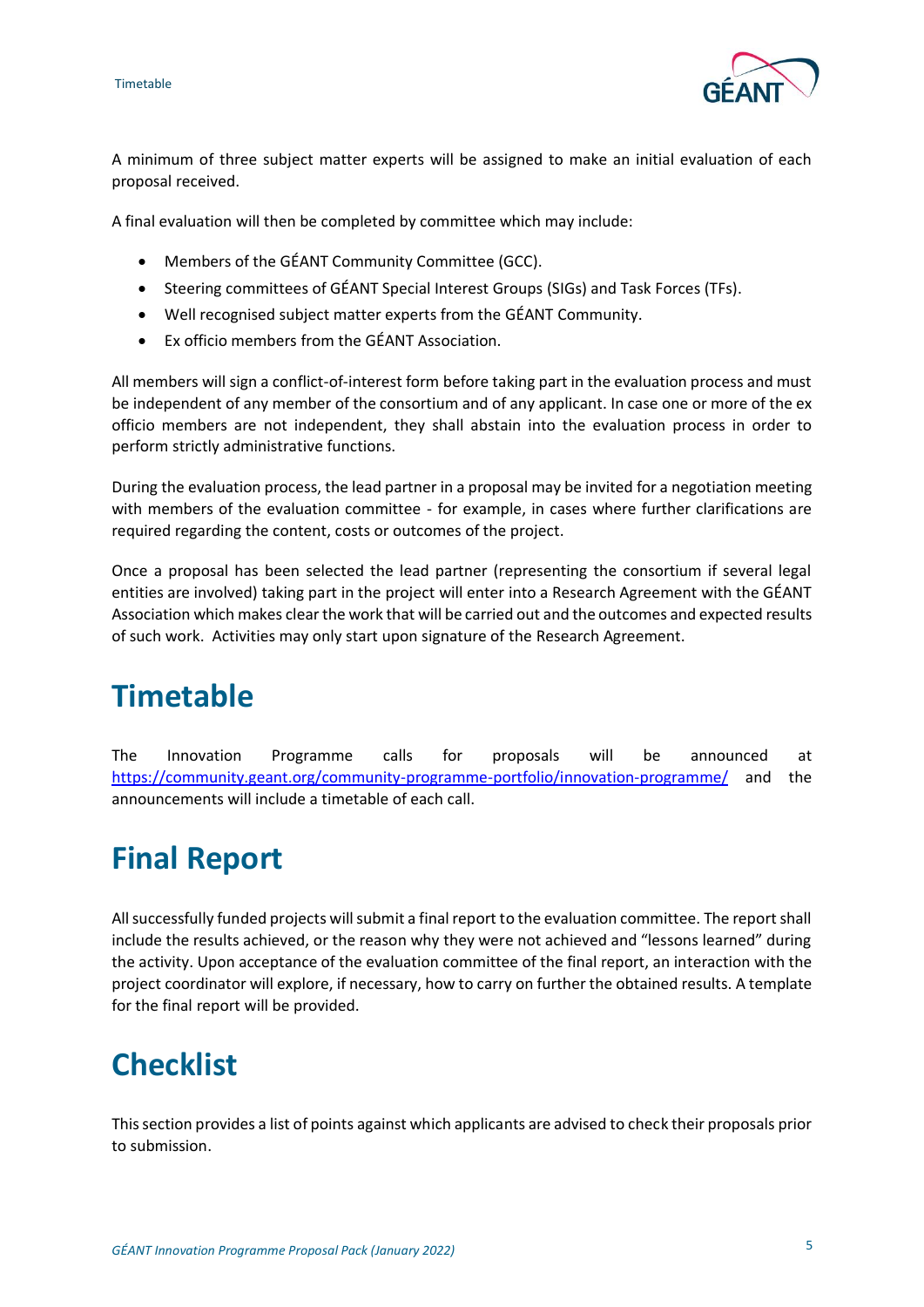

#### • **Is your organisation eligible?**

If in doubt please check either with your local NREN or the Innovation Programme co-ordinator [\(innovationfund@geant.org\)](mailto:innovationfund@geant.org)

#### • **Is the proposal eligible?**

Applicants must submit a complete proposal, using the Indico submission system. Any proposal not meeting the eligibility requirements will be considered ineligible and will not be evaluated.

#### • **Is the proposal complete?**

Proposals must comprise administrative information on standard forms as well as a description of the applicant's proposal as described in this Guide and the Application Form template. A proposal that does not contain both parts will be considered ineligible and will not be evaluated.

• **Does the legal department of lead partner institution accept the chosen Research Agreement?**

Before submitting the proposal, the lead partner has to make sure, that the legal department of his institutions accepts to sign the GIP Research Agreement as it is, as GÉANT will not accept any changes. There are two versions available, with and without a Data Processing Agreement section. The applicant needs to choose the correct version, taking into account, if in the project any personal data will be processed or not.

• **Do you need further advice and support?**

For further information and help please email [innovationfund@geant.org.](mailto:innovationfund@geant.org) Answers to your question may be included in an FAQ section available on the Innovation Programme page on the GÉANT website.

# <span id="page-6-0"></span>**Support to Applicants**

For further information and help, please consult the Innovation Programme web pages in the first instance [https://community.geant.org/community-programme-portfolio/innovation-programme/.](https://community.geant.org/community-programme-portfolio/innovation-programme/) 

If the information you require is not on the website, please contact: [innovationfund@geant.org](mailto:innovationfund@geant.org)

### <span id="page-6-1"></span>**FAQs**

#### **What is the maximum award one organisation can be granted?**

A single, eligible legal entity will be awarded up to EUR30,000 per project. One organisation can submit multiple applications, since each project will be judged separately on its merits.

#### **What costs are eligible?**